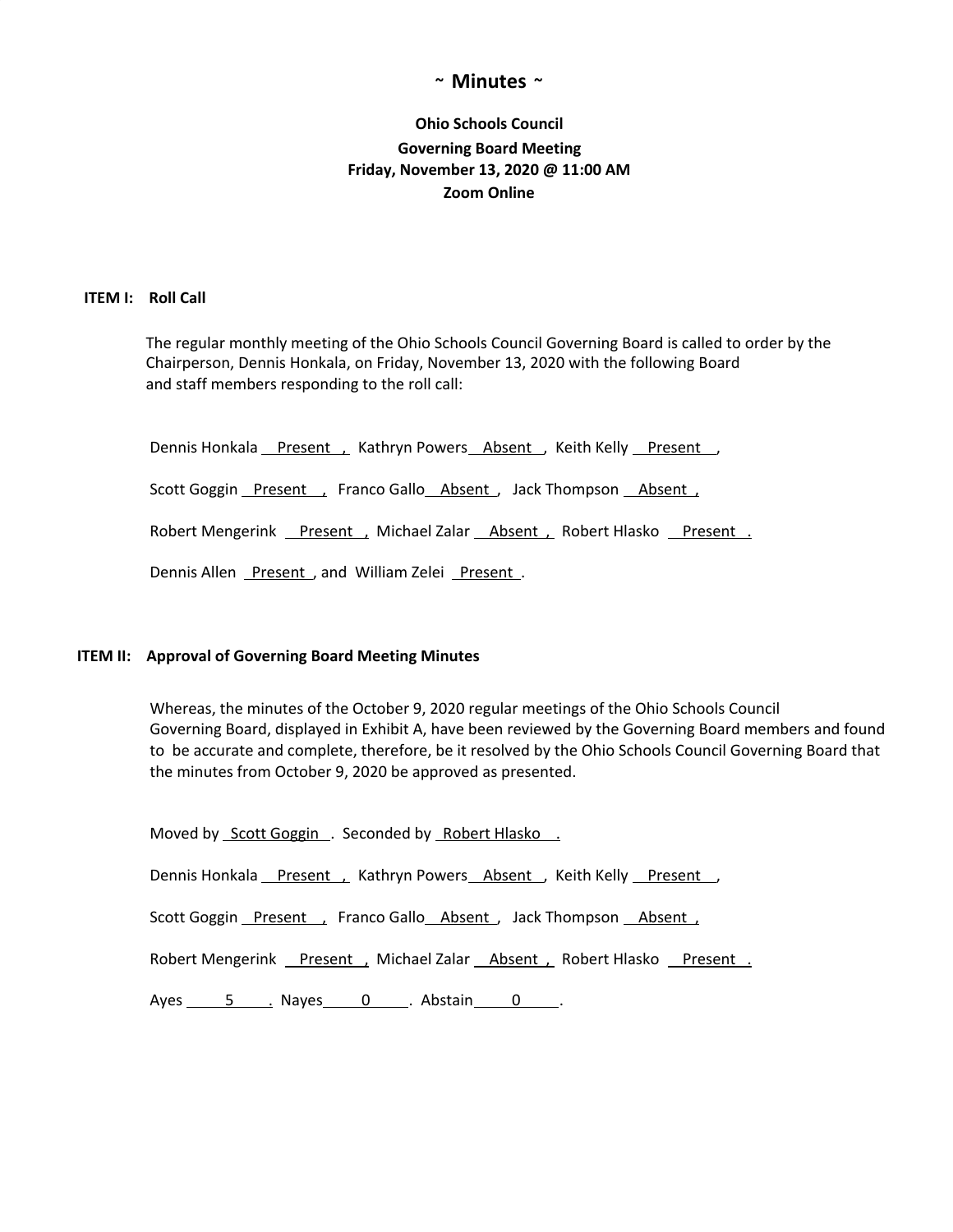#### **ITEM III: Approval of OSC Financial Report**

Whereas, the financial report for the month of October 2020, displayed in Exhibit B has been reviewed by the Governing Board members and found to be accurate and complete, therefore be it resolved by the Ohio Schools Council Governing Board that the report be approved as presented.

Moved by Scott Goggin . Seconded by Robert Hlasko.

Dennis Honkala Present , Kathryn Powers Absent , Keith Kelly Present ,

Scott Goggin Present , Franco Gallo Absent , Jack Thompson Absent ,

Robert Mengerink Present , Michael Zalar Absent , Robert Hlasko Present .

Ayes 5 . Nayes 0 . Abstain 0 .

## **ITEM IV: Approval of Consent Agenda**

Whereas, the Executive Director recommends approval of the following items, therefore, be it resolved that the Ohio Schools Council Governing Board approves the items listed in the Consent Agenda.

- A) New Electricity Audits by Yankel & Assoc. at Anthony Wayne Schools, Danbury Local Schools, and Pike Delta Schools. Exhibit (C, C1, C2)
- B) Contract with Wright Engineering and the Ohio Schools Council for evaluation and analysis of vendor cleaning devices utilizing UV-C Technology. Exhibit (D)
- C) Contract with the State Auditor and the Ohio Schools Council for Financial Audits for FY 19 and FY20

Exhibit (E).

D) Contract with Strategic Solutions and the Ohio Schools Council for SCView, a Document Management and Imaging Software Solution. Exhibit (F)

Moved by Scott Goggin . Seconded by Robert Hlasko .

Dennis Honkala Present , Kathryn Powers Absent, Keith Kelly Present,

Scott Goggin Present , Franco Gallo Absent , Jack Thompson Absent ,

Robert Mengerink Present , Michael Zalar Absent , Robert Hlasko Present .

Ayes 5 . Nayes 0 . Abstain 0 .